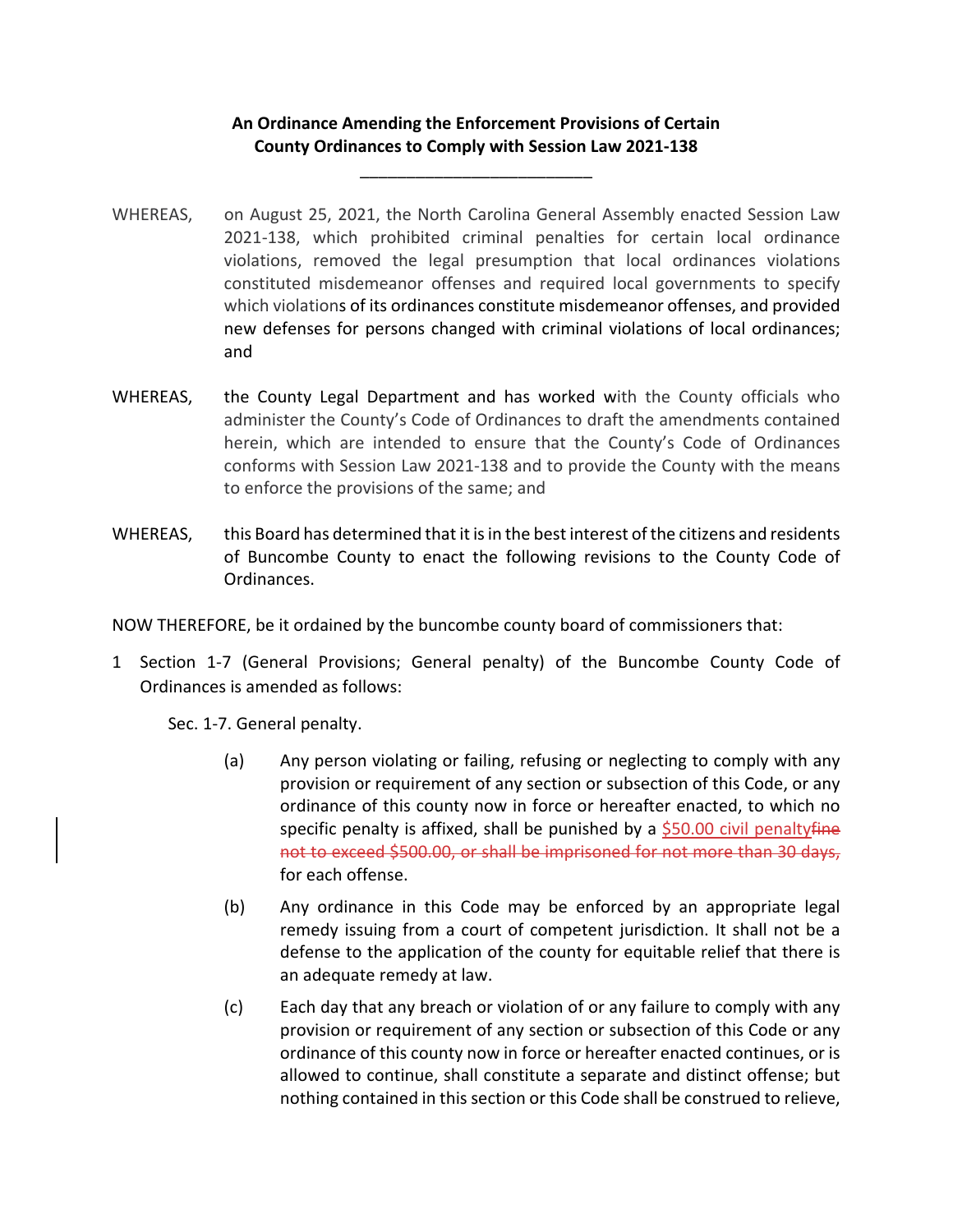orshall have the effect of relieving, any offender of any fine, imprisonment or penalty for repeated violations on any one day of any ordinance now in force or hereafter enacted, or any section or subsection of this Code.

- (d) The imposition of a penalty under the provisions of this Code shall not prevent the revocation or suspension of any license, franchise or permit issued or granted under this Code.
- (e) If any violation of this Code is designated as a nuisance under the provisions of this Code, such nuisance may be summarily abated by the county in addition to the imposition of a fine or imprisonmentcivil penalty.
- (f) Any provision of this Code or other ordinance of the county may be enforced by any one or more of the remedies authorized by G.S. 153A‐123.

State law reference(s)—Violations of county ordinances deemed misdemeanors, G.S. 14‐4, 153A‐123; prescribing alternate methodsfor enforcement of ordinances and authorizing the making of each day's continuing violation a separate offense; injunction, G.S. 1‐485 et seq.

- 2 Section 6‐42 (Animals; Inspection, Interference, or Concealment) of the Buncombe County Code of Ordinances is amended as follows:
	- (a) *Inspections.* Whenever it is necessary to make an inspection to enforce any of the provisions of this article, or whenever the officer has reasonable cause to believe that there exists in any household or upon any premises any violation of this article, the officer is hereby empowered to enter and inspect such property at any reasonable time and perform any duty imposed upon him by this article as follows:
		- (1) If such property is unoccupied, the officer shall first make a reasonable effort to locate the owner or other persons having control of the property; and
		- (2) If such property is occupied, the officer shall first present proper credentials to the occupant and request entry, explaining the reasons therefore; and
		- (3) If such entry is refused or cannot be obtained because the owner or other person having control or charge of the property cannot be located after due diligence, the officer may seek an appropriate warrant issued and served as provided by law.
	- (b) *Filing false reports.* It shall be unlawful for any person to file a false report with the department of animal control, or to provide false information to an officer involving any investigation of any reported violation of this article. Any person found violating A violation of this provision shall be guilty of constitute a Class 3 misdemeanor and shall be fined not more thanas set forth in N.C. Gen. Stat. § 14‐4. The maximum fine for a violation under this Chapter is \$500.00 or a maximum 30 days imprisonment.
	- (c) *Frivolous or unfounded complaints.* It shall be unlawful for any person to repeatedly file frivolous or unfounded complaints with the department of animal control in order to intimidate or harass any member of such department or any animal owner,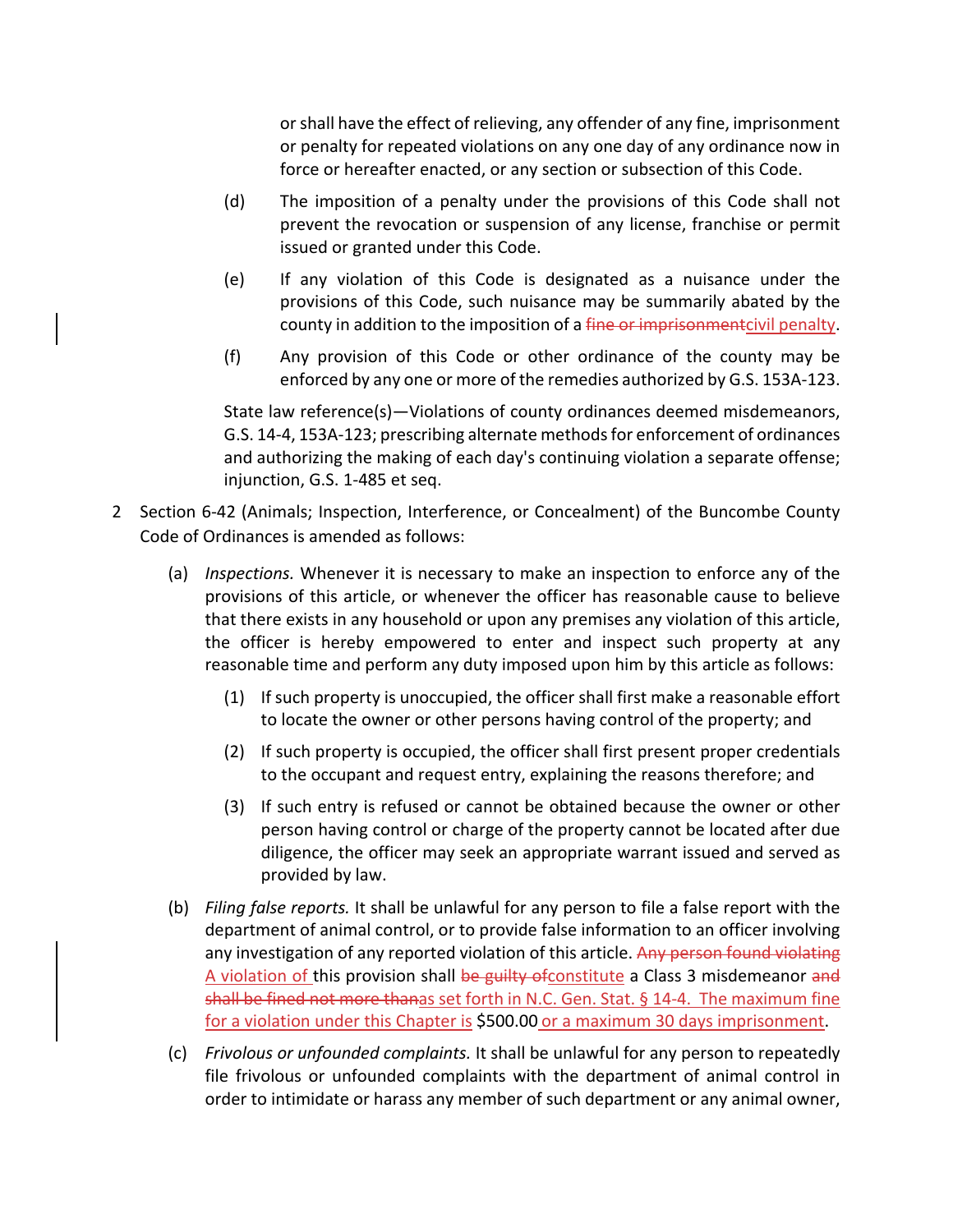or to otherwise hinder or interfere with any function of the department of animal control. Any person found violating violation of this provision shall be guilty ofconstitute a Class 3 misdemeanor and shall be fined not more thanas set forth in N.C. Gen. Stat. § 14-4. The maximum fine for a violation under this Chapter is \$500.00 or a maximum 30 days imprisonment.

- (d) *Interference.* It shall be unlawful for any person to interfere with, hinder, resist, or obstruct the officer while the officer is carrying out any duty created under this article. Any person found violating violation of this provision shall be guilty ofconstitute a Class 3 misdemeanor and shall be fined not more thanas set forth in N.C. Gen. Stat. § 14-4. The maximum fine for a violation under this Chapter is \$500.00 or a maximum 30 days imprisonment.
- (e) *Concealment of animal.* It shall be unlawful for any person to conceal any animal for the purpose of evading any federal, state or local law. Any person found violating violation of this provision shall be guilty of constitute a Class 3 misdemeanor and shall be fined not more thanas set forth in N.C. Gen. Stat. § 14‐4. The maximum fine for a violation under this Chapter is \$500.00 or a maximum 30 days imprisonment. In addition, the officer has the authority to seize the animal pursuant to this article.
- 3 Section 6‐116 (Animals; Criminal Penalties) of the Buncombe County Code of Ordinances is amended as follows:

Violation of this article may subject the violator to criminal as well as civil action. In addition to the civil penalties or fees imposed under this article, violation of this article shall be a misdemeanor for which a criminal summons or warrant may be issued. Any violator convicted of such A violation of this Chapter shall be punishableconstitute a Class 3 misdemeanor as providedset forth in N.C. Gen. Stat. §G.S. 14-4. The maximum fine for a violation under this Chapter is \$500.00 or a maximum 30 days imprisonment. Each day's violation of this section is a separate offense. Payment of a fine imposed in criminal proceedings pursuant to this section does not relieve the violator of his liability for taxes, civil penalties or fees imposed under this article.

4 Section 14‐79 (Massage Parlors and Health Salons; Hours of Operation) of the Buncombe County Code of Ordinances is amended as follows:

No masseur or masseuse or any person or party engaging in any of the businesseslicensed by this article shall engage in such business, trade, profession, occupation or calling except within and between the hours of 8:00 a.m. and 10:00 p.m.; nor shall any operator of a massage parlor or establishment or business enumerated in section 14–76 and not specifically excepted under this article, operate the same except within and between such hours. Violations of this or any other section of this article shall be considered under this article as an offense. Persons found guilty of such violations shall be punished in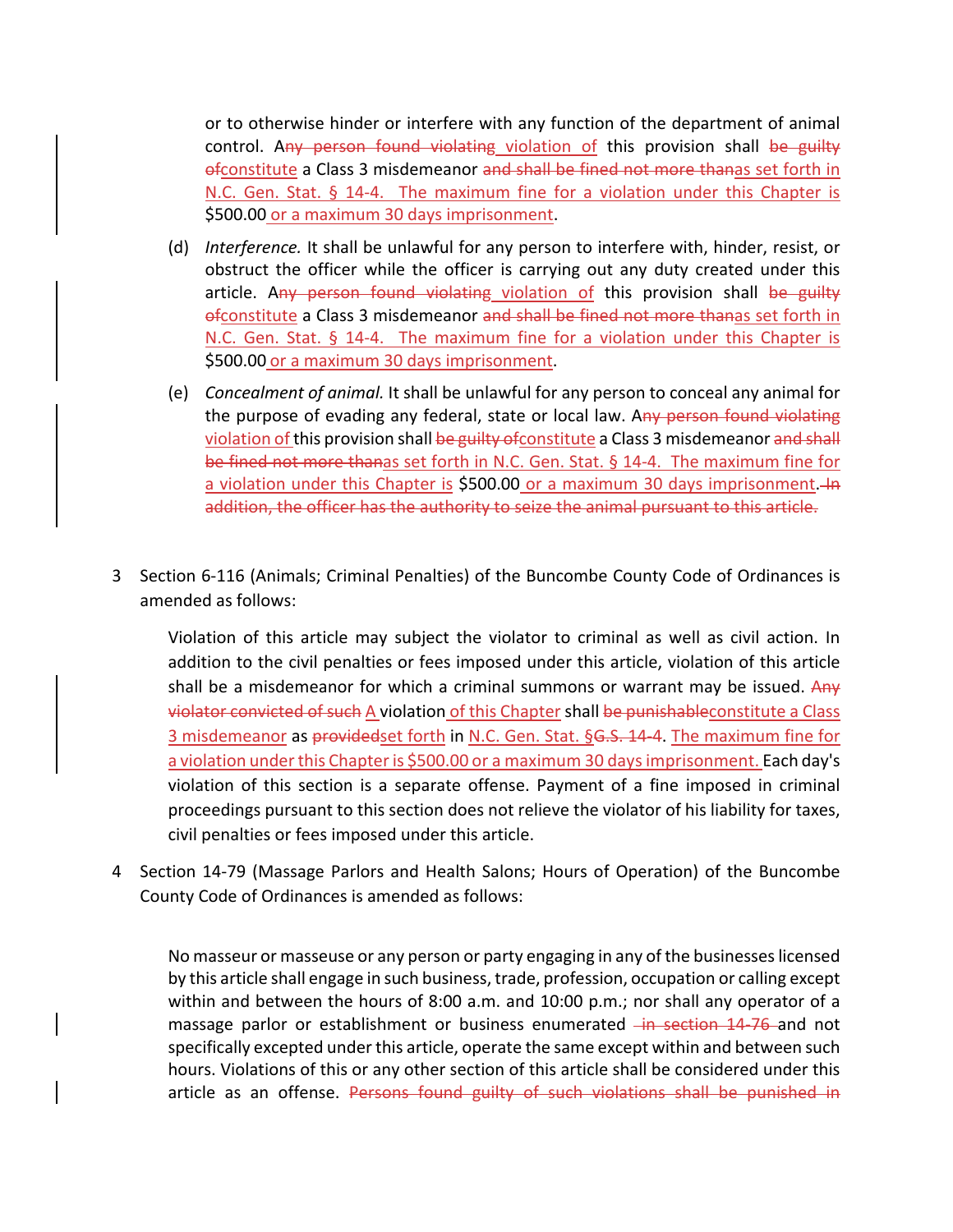accordance with section 1-7. A violation of this provision shall constitute a Class 3 misdemeanor as set forth in N.C. Gen. Stat. § 14‐4. The maximum fine for a violation under this Chapter is \$500.00 or a maximum 30 days imprisonment.

5 Section 14‐92 (Massage Parlors and Health Salons; False Statements) of the Buncombe County Code of Ordinances be deleted in its entirety and replaced with the following provision:

Itshall be unlawful for any person to willfully make any false statement on an application for a license under any section. A violation of this provision shall constitute a Class 3 misdemeanor as set forth in N.C. Gen. Stat. § 14‐4. The maximum fine for a violation under this Chapter is \$500.00 or a maximum 30 days imprisonment.

6 Section 14‐130 (Adult Establishments; Violations and Penalties) of the Buncombe County Code of Ordinances be deleted in its entirety and replaced with the following provision:

A violation of this Article shall constitute a Class 3 misdemeanor as set forth in N.C. Gen. Stat. § 14-4. The maximum fine for a violation under this Chapter is \$500.00 or a maximum 30 days imprisonment. Each day's violation of this section is a separate offense.

7 Section 22‐28 (Ambulance Services; Penalties for Violation of Article) of the Buncombe County Code of Ordinances is amended as follows:

(a) It shall be unlawfula misdemeanor for any person to obtain or receive ambulance service without intending at that time of obtaining or receiving such services to pay, if financially able, the necessary charges. A determination that the recipient of such services has failed to pay for the services rendered for 90 days after the request for payment, and that the recipient is financially able to do so, shall raise a presumption that the recipient of the services did not intend to pay for the services at the time they were obtained or received.

(b) Violations of this article, or the terms of any franchise granted under this article, shall be punishable by a civil penalty-a misdemeanor, as provided by G.S. 14-4. Each such violation also shall subject the offender to a civil penalty in the amount of \$100.00 for each separate breach of the franchise or violation of this article. This civil penalty must be paid within ten days after the hearing on the citation has been held as provided in subsection 22‐44(b). If not so paid, such penalty may be recovered by the county as provided by G.S. 153A‐123(c). If the civil penalty is not paid within the ten days, as provided for in this subsection, the county may suspend or revoke the franchise.

8 Section 26-33(a) (Air Pollution Control; Penalties and Remedies for Violation of Article) of the Buncombe County Code of Ordinances is amended as follows: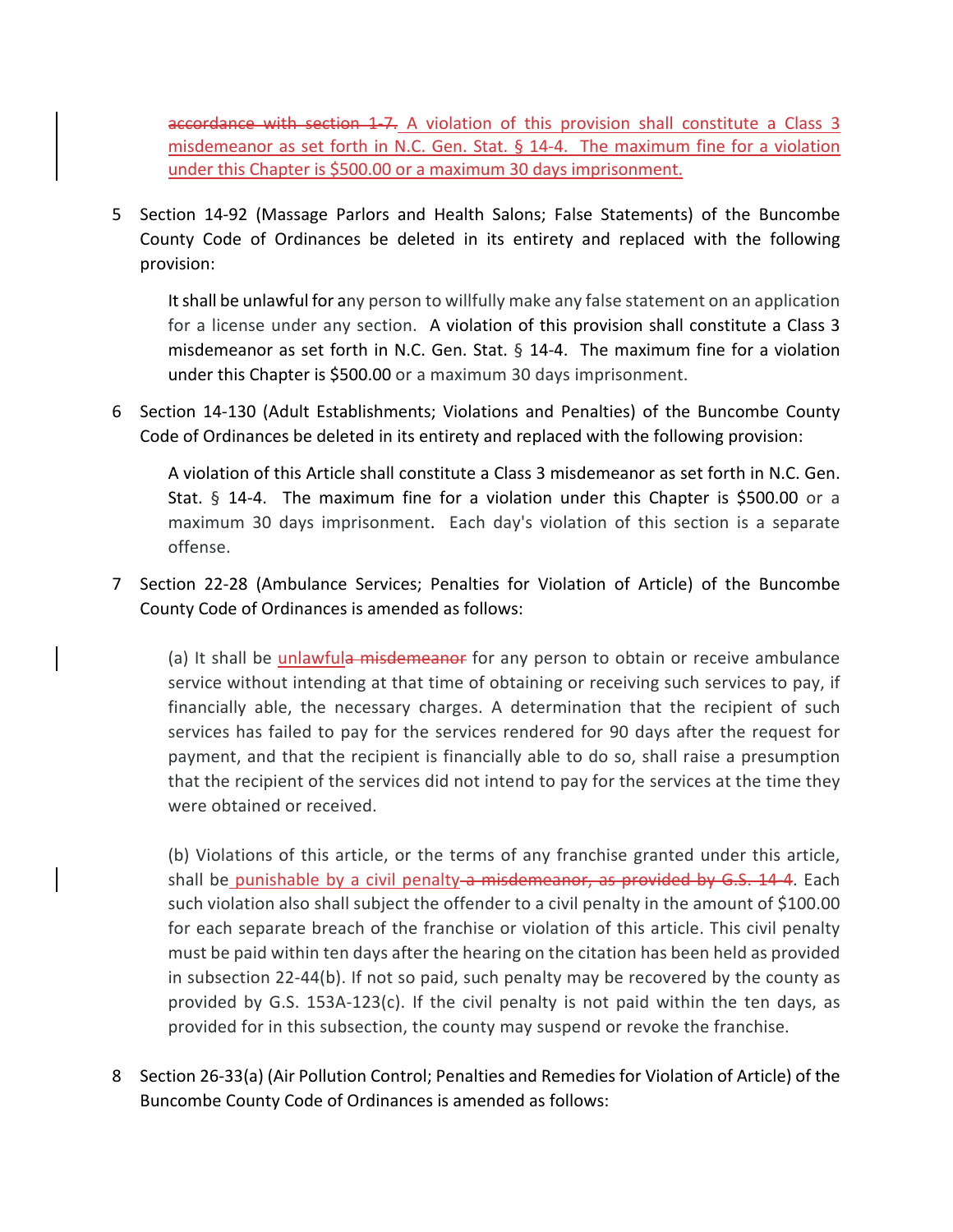(a) Any person violating any of the requirements contained in this article shall be guilty of a Class 3 misdemeanor under N.C. Gen. Stat. § 14‐4 and subject to a \$500 maximum penalty, upon conviction, be punished in accordance with section 1-7. Each day in violation shall constitute a separate offense and shall be subject to the penalties provided by G.S. 143‐215.3(A)(11)(E).

9 Section 26‐138(1) (Junkyards; Penalties and Remedies for Violation of Article) of the Buncombe County Code of Ordinances is amended as follows:

(1) Violations of the provisions of this article or failure to comply with any of its requirements, including violations of any conditions and safeguards established, shall constitute a Class 3 misdemeanor as set forth in N.C. Gen. Stat. § 14‐4. The maximum fine for a violation under this Chapter is \$500.00 or a maximum 30 days imprisonment<del>misdemeanor, punishable in accordance with section 1-7</del>.

10 Section 26‐283(e)(1) (Junked and Abandoned Vehicles; Enforcement Provisions) of the Buncombe County Code of Ordinances is amended as follows:

A violation of this article shall constitute a Class 3 misdemeanor, punishable by a fine of up to  $\frac{250.005500.00}{500}$  or a maximum 30 days imprisonment as provided in G.S. 14-3(3) and G.S. 14-4.

- 11 Section 26‐402(g) (Stormwater Management; Remedies and Penalties) of the Buncombe County Code of Ordinances is deleted in its entirety and replaced with nothing.
- 12 Section 30-44 (Fire Prevention and Protection; Fire Marshal; Violation; Penalty) of the Buncombe County Code of Ordinances is amended as follows:

A violation of this article shall constitute a Class 3 misdemeanor, punishable by a fine of up to \$500.00 or a maximum 30 days imprisonment as provided in G.S. § 14-4be a misdemeanor punishable by a fine of not more than \$50.00 or by imprisonment for not more than 30 days or by both such fines and imprisonment. The imposition of a penalty for any violation shall not excuse the violation nor shall the violation be permitted to continue. Also such persons shall be required to correct or remedy such violations or defects within a reasonable time, and when not otherwise specified, the application of the above penalty shall not be held to prevent the enforced removal of prohibited conditions. Proof of such unlawful act or failure shall be deemed prima facie evidence that such act is that of the owner or other person in control of the premises. Prosecution or lack thereof of either the owner, occupant or person in charge shall not be deemed to relieve any of the others.

13 Section 34-38(a) (Flood Damage Prevention; Penalties for Violation) of the Buncombe County Code of Ordinances is amended as follows: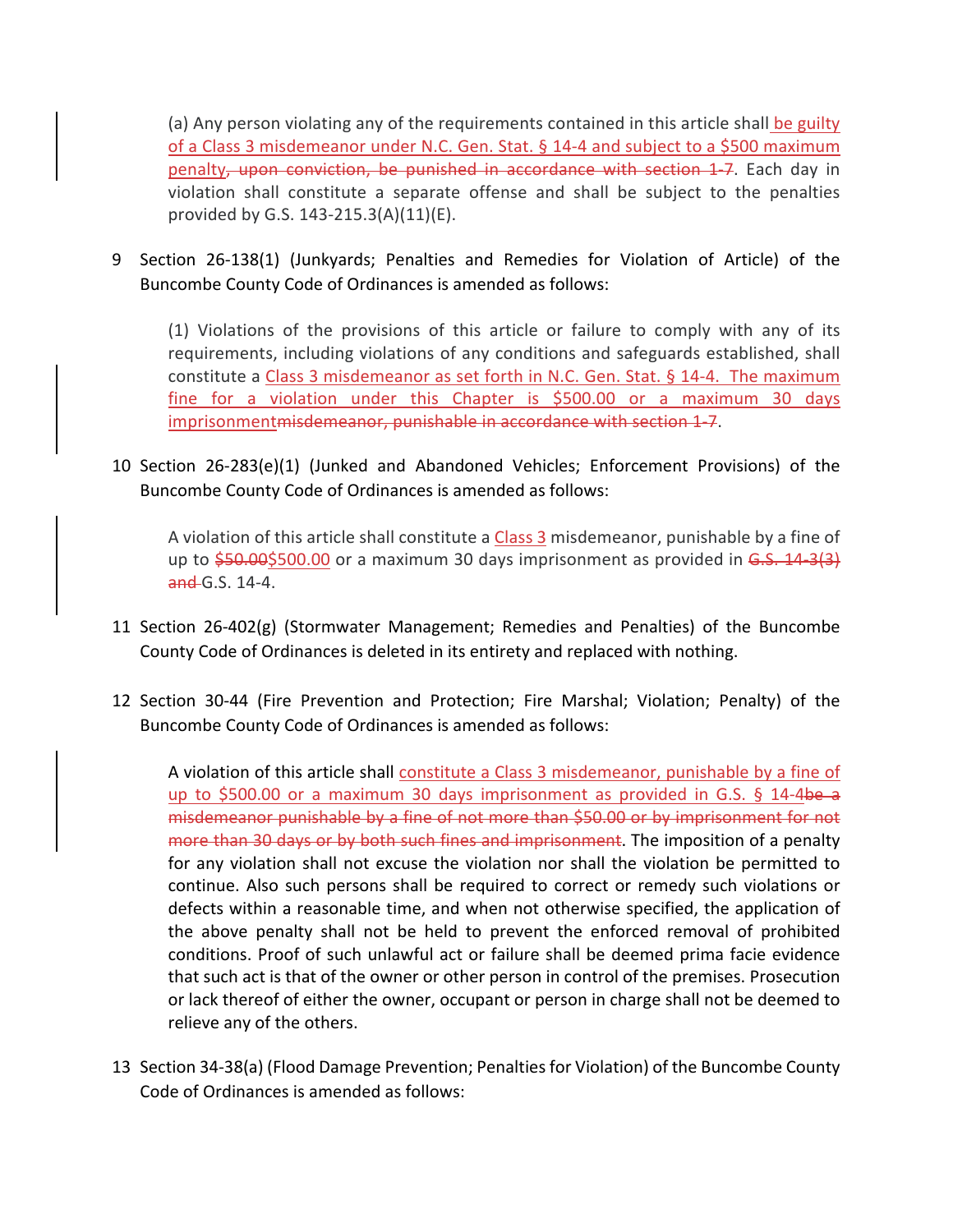(a) Any person who violates any Violation of the provisions of this article or failsure to comply with any of its requirements, including violation of conditions and safeguards established in connection with grants of variance or special exceptions, shall be subjected to a civil fine of up to \$25,000.00 constitute a Class 1 misdemeanor. Any person who violates this article or fails to comply with any of its requirements shall, upon conviction thereof, be fined not more than \$25,000.00 or imprisoned for not more than 120 days, or both. Each day such violation continues shall be considered a separate offense. Nothing herein contained shall prevent Buncombe County from taking such other lawful action as is necessary to prevent or remedy any violation.

14 Section 38‐2 (Historical Preservation Commission; Penalty for Violation of Chapter) of the Buncombe County Code of Ordinances be deleted in its entirety and replaced with the following provision:

(1) Any act constituting a violation of the provisions of this article or a failure to comply with any of its requirements shall subject the offender to a civil penalty of \$100.00 per violation. If the offender fails to pay this penalty within ten days after being cited for a violation, the penalty may be recovered by the county in a civil action in the nature of debt.

(2) Each day that any violation continues after final notification by the administrator that such violation exists may be considered a separate offense for purposes of the penalties and remedies specified in this article.

(3) This article may also be enforced by any appropriate equitable action. Such remedy may include a court order of abatement as part of a judgment in the case. The abatement order may include removal of violation and other actions required to make the property comply with the provisions of this article at the owner's expense.

15 Section 46‐1(f) (Manufactured Homes and Trailers; Entrance, Movement and Setup of all Pre‐ 1976 Mobile Homes Within the County; Penalty) of the Buncombe County Code of Ordinances is amended as follows:

Penalty. With the exception of violations related to registration requirements adopted pursuant to N.C. Gen. Stat. § 153A‐138, which may not be enforced via criminal penalty, a violation of this Chapter shall constitute a Class 3 misdemeanor, punishable by a fine of up to \$500.00 or a maximum 30 days imprisonment as provided in G.S. § 14-4Any person or persons violating the provisions of this section shall be guilty of a misdemeanor and shall be subject to fine and/or imprisonment as provided by G.S. 14‐4(a) and shall be fined not more than \$500.00. Any violation of this Chapter may be enforcer pursuant to Section 1‐7 of the Buncombe County Code of Ordinances. Each day's continuing violation of this section shall be a separate and distinct offense.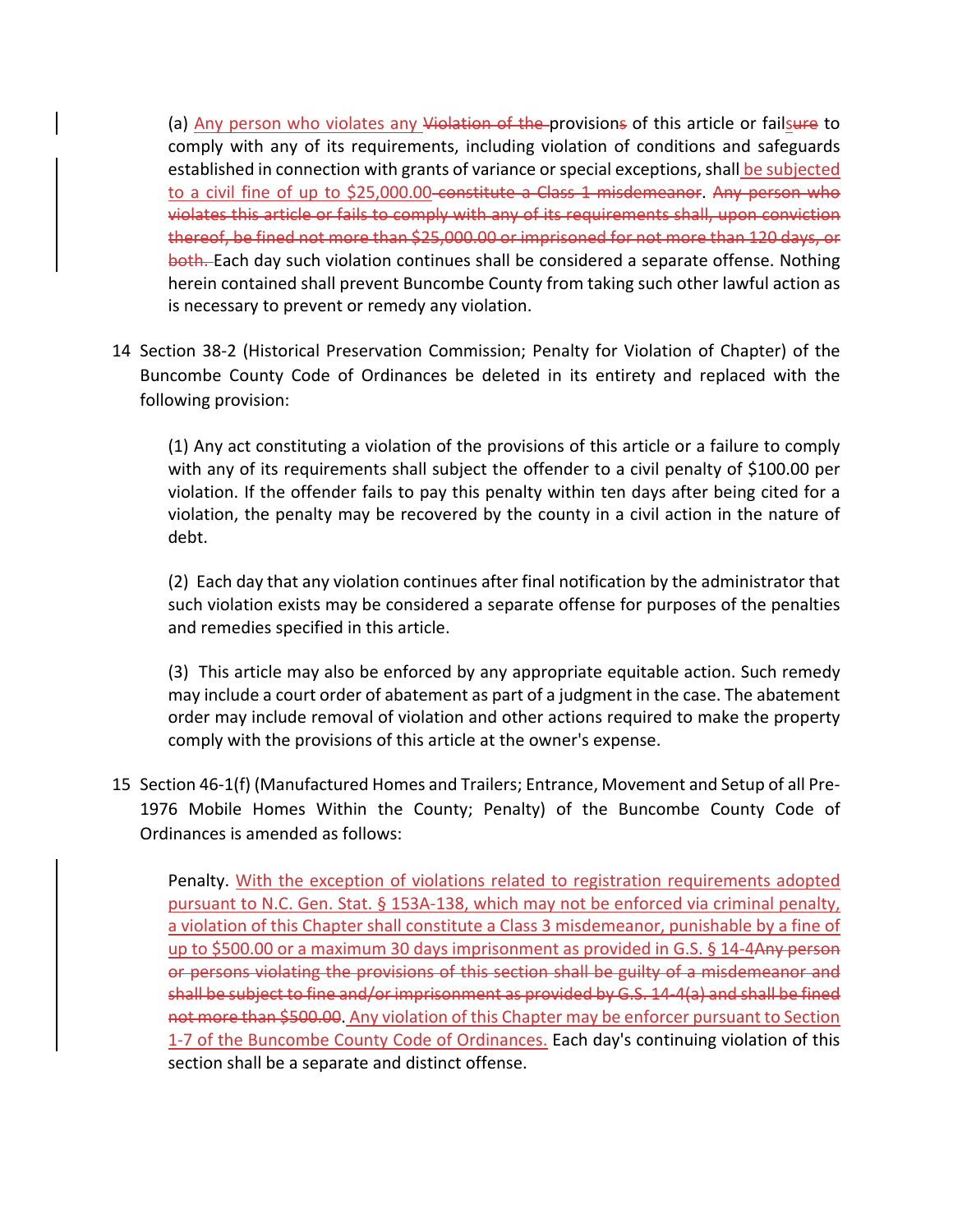16 Section 46‐67(a) (Manufactured Homes and Trailers; Manufactured Homes Parks; False Statements; Penalty for Violation) of the Buncombe County Code of Ordinances is amended as follows:

It shall be unlawful for any person to make any false statement or to submit any altered document in connection with or in support of any application for a permit to establish and operate a manufactured home park. Any violation of this section shall be punishable as set forth in Section 46-1(f)Any violation of this section shall be punishable as class 3 misdemeanor as provided in G.S. 14‐4(a).

17 Section 50‐2(c) (Offenses and Miscellaneous; County Courthouse Property; Penalty for Violation of Section) of the Buncombe County Code of Ordinances be deleted in its entirety and replaced with the following provision:

(c) *Penalty for violation of section.* A violation of this Section shall constitute a Class 3 misdemeanor, punishable by a fine of up to \$500.00 or a maximum 30 daysimprisonment as provided in G.S. § 14‐4.

18 Section 50‐3(f) (Offenses and Miscellaneous; Regulating Entry into Courthouse) of the Buncombe County Code of Ordinances be deleted in its entirety and replaced with the following provision:

(f) *Penalty for violation of section.* A violation of this Section shall constitute a Class 3 misdemeanor, punishable by a fine of up to \$500.00 or a maximum 30 daysimprisonment as provided in G.S. § 14‐4.

19 Section 50‐4(e) (Offenses and Miscellaneous; Carrying of Concealed Handguns) of the Buncombe County Code of Ordinances be deleted in its entirety and replaced with the following provision:

(e) *Penalty for violation of section.* A violation of this Section shall constitute a Class 3 misdemeanor, punishable by a fine of up to \$500.00 or a maximum 30 daysimprisonment as provided in G.S. § 14‐4.

20 Section 50‐5(c) (Offenses and Miscellaneous; Certain Usage of County Property Prohibited; Signage) of the Buncombe County Code of Ordinances be deleted in its entirety and replaced with the following provision:

(c) *Penalty for violation of section.* A violation of this Section shall constitute a Class 3 misdemeanor, punishable by a fine of up to \$500.00 or a maximum 30 daysimprisonment as provided in G.S. § 14‐4.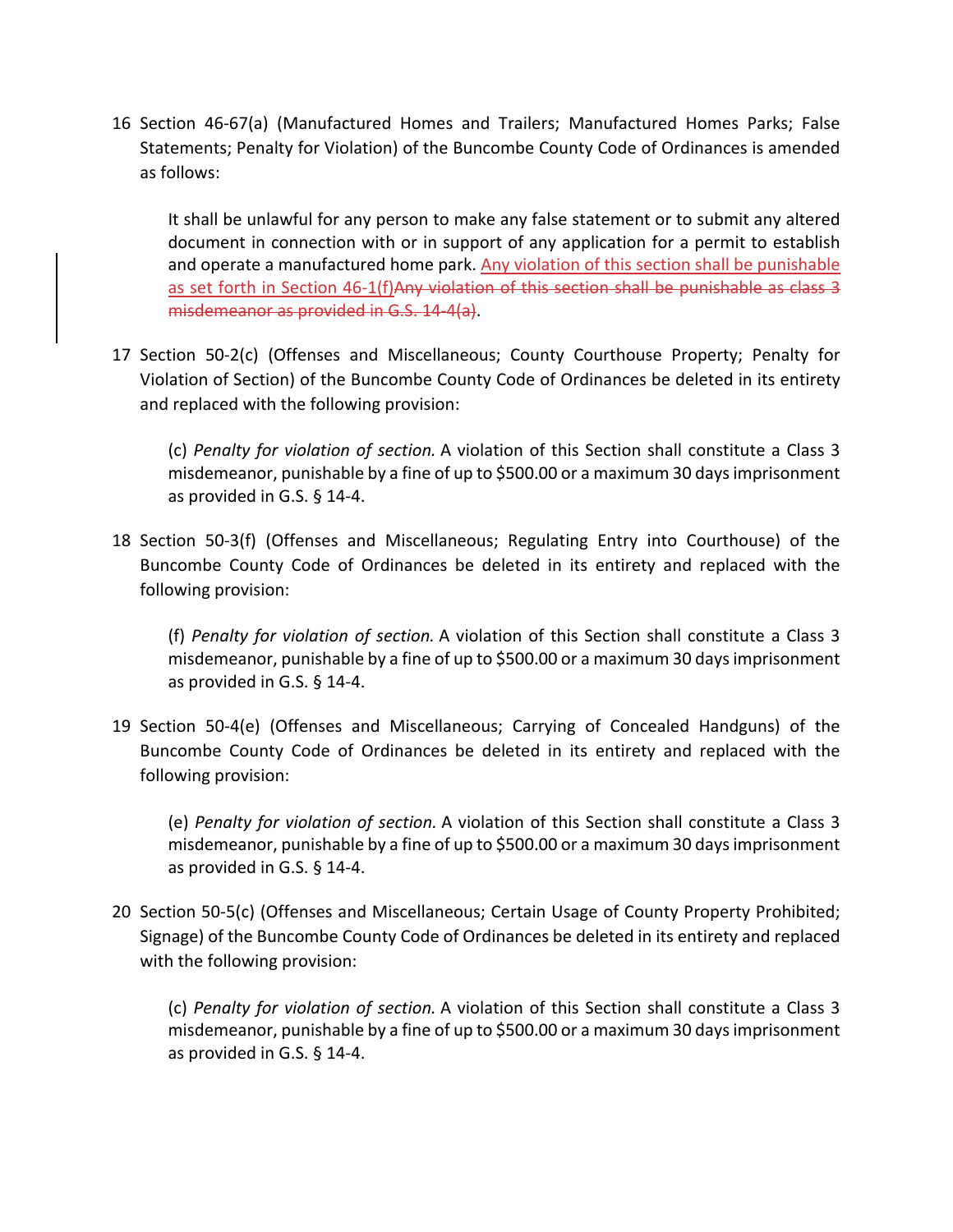21 Section 54‐1 (Parks and Recreation; Penalty for Violation of Chapter) of the Buncombe County Code of Ordinances be deleted in its entirety and replaced with the following provision:

A violation of this Chapter shall constitute a Class 3 misdemeanor, punishable by a fine of up to \$500.00 or a maximum 30 days imprisonment as provided in G.S. § 14‐4.

22 Section 62‐29(a) (Solid Waste Management; Penalties; Remedies for Violations of Article) of the Buncombe County Code of Ordinances is amended as follows:

(a)Report; notice; warrantsummons. Except as otherwise provided in this section, violations of this article shall be reported to the director of solid waste who shall thereupon investigate the matter and attempt an informal resolution of such violation. If no solution is reached, the director of solid waste mayshall cause notice to issue by personal service or registered or certified mail to the owner, occupier, tenant, lessee, or person in control of the property on which a violation exists. Such notice shall state the particulars of the violation, the date on which the violation was confirmed by the solid waste department, and shall state that such person has 15 days from receipt of the notice in which to remedy the violation. This section shall not prevent the director of solid waste from issuing a notice on discovery of a violation without having first had a report of a violation. After the expiration of the 15‐day period, if the violation has not been corrected, the director of solid waste mayshall cause a criminal summonswarrant to issue. The owner, occupier, tenant, lessee, or person in control of the property on which the violation exists shall be guilty of a Class 3 misdemeanor punishable by a fine of up to \$500.00 or a maximum 30 days imprisonment as provided in G.S. § 14-4 misdemeanor. The penalty for violation of this article shall be in accordance with section 62‐33.

23 Section 62‐30(d)(6) (Solid Waste Management; Storage; Collection; Transportation; Disposal) of the Buncombe County Code of Ordinances be deleted in its entirety and replaced with the following provision:

(6) *Penalty for violation of subsection.* A violation of subsection (d)(3), (d)(4) or (d)(5) of this section shall constitute a Class 3 misdemeanor punishable by a fine of up to \$500.00 or a maximum 30 days imprisonment as provided in G.S. § 14‐4.

24 Section 62‐33 (Solid Waste Management; Penalties) of the Buncombe County Code of Ordinances is amended as follows:

Any person, including an individual, owner, occupant, tenant, lessee, firm or business entity, and including any hauler, franchised collector, or other collector or provider, who violates the provisions of this article or any local or state health or solid waste rules or regulations adopted pursuant to this article shall be guilty of a Class 3 misdemeanor punishable by a fine of up to \$500.00 or a maximum 30 days imprisonment as provided in G.S. § 14-4 ormisdemeanor and shall be subject to a civil penalty in the amount of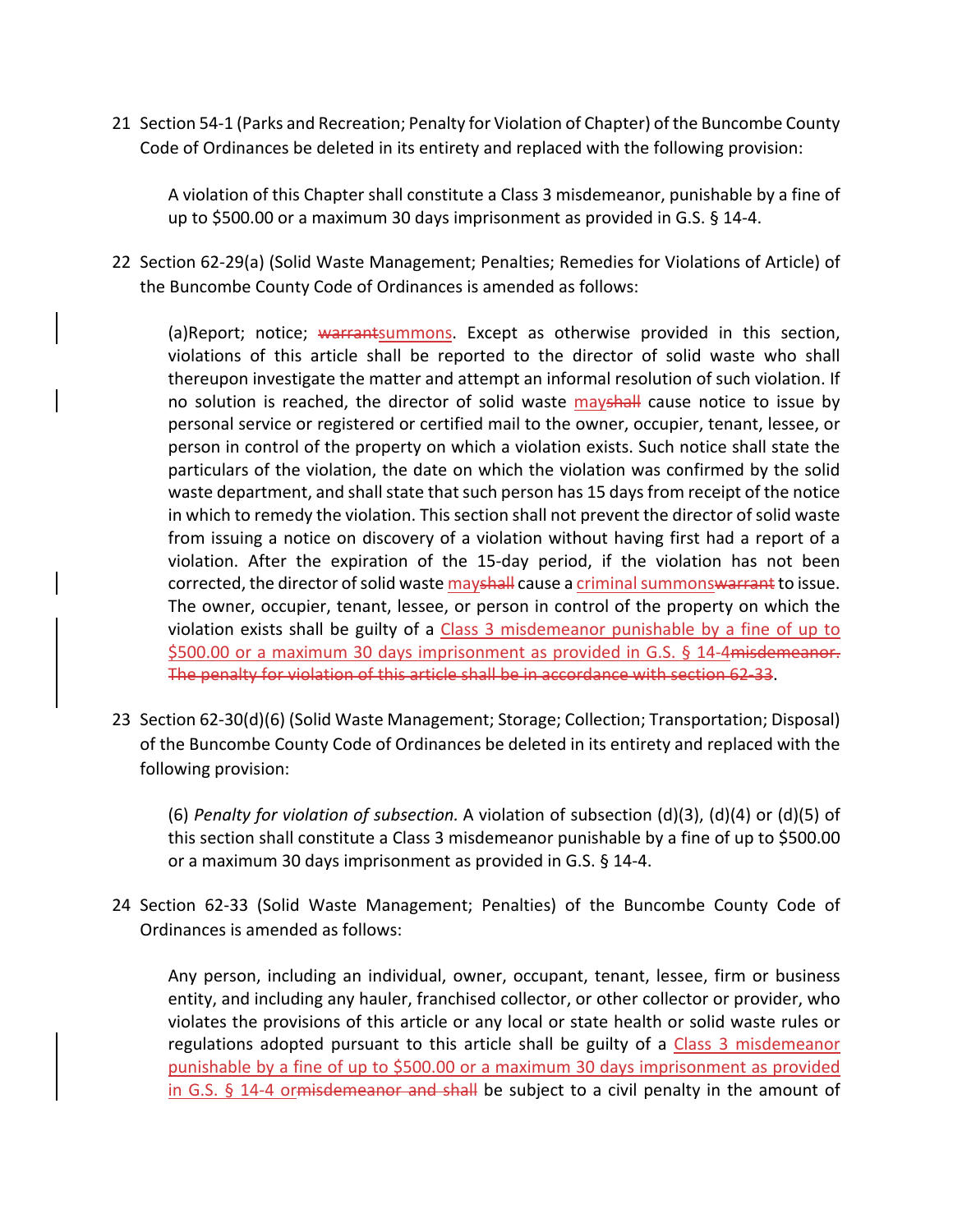\$50.00 for the first violation, and a civil penalty of \$100.00 for a second or subsequent violation.

25 Section 62‐43 (Solid Waste Management; Franchise Collectors and Haulers; Penalties for Violation of Division) of the Buncombe County Code of Ordinances be deleted in its entirety and replaced with the following provision:

Any person who violates the provisions of this division or any local or state health or solid waste rules or regulations adopted pursuant to this division shall be guilty of a Class 3 misdemeanor punishable by a fine of up to \$500.00 or a maximum 30 days imprisonment as provided in G.S. § 14‐4.

26 Section 62‐75(c) (Solid Waste Management; Hazardous Waste; Enforcement; Penalties for Violation of Article) of the Buncombe County Code of Ordinances be deleted in its entirety and replaced with the following provision:

(c) *Criminal penalty.* Any person violating any provisions of this article or conditions of a county license or permit shall be guilty of a Class 3 misdemeanor punishable by a fine of up to \$500.00 or a maximum 30 days imprisonment as provided in G.S. § 14‐4.

27 Section 70‐6 (Subdivisions; Penalties for Violation of Chapter) of the Buncombe County Code of Ordinances is amended as follows:

Any person who, being the owner or agent of any land located within the planning jurisdiction of the county, thereafter subdivides his such land in violation of this chapter or transfers or sells land by reference to, exhibition of, or any other use of plat showing a subdivision and recorded in the office of the county register of deeds, shall be guilty of a misdemeanor as set forth in G.S. § 160D 807 or as amended subject to a civil penalty in the amount of \$100.00. The description by metes and bounds in the instrument of transfer or other document used in the process of selling or transferring land shall not exempt the transactions from this penalty. The county, through its attorney or other official designated by the board of commissioners, may enjoin illegal subdivision, transfer, or sale of land by action for injunction. Building permits required pursuant to G.S. 160D‐ 1110 may be denied for lots that have been illegally subdivided. In addition to other remedies, a county may institute any appropriate action or proceedings to prevent the unlawful subdivision of land, to restrain, correct, or abate the violation, or to prevent any illegal act or conduct. Further, violators of this chapter shall be subject to the remedies as set forth in section 1-7. The county may also assess a \$100.00 per-day civil penalty for each day that the plat or property is not in compliance with this chapter. Each day that such plat or property is not in compliance with this chapter shall constitute a separate and distinct offense.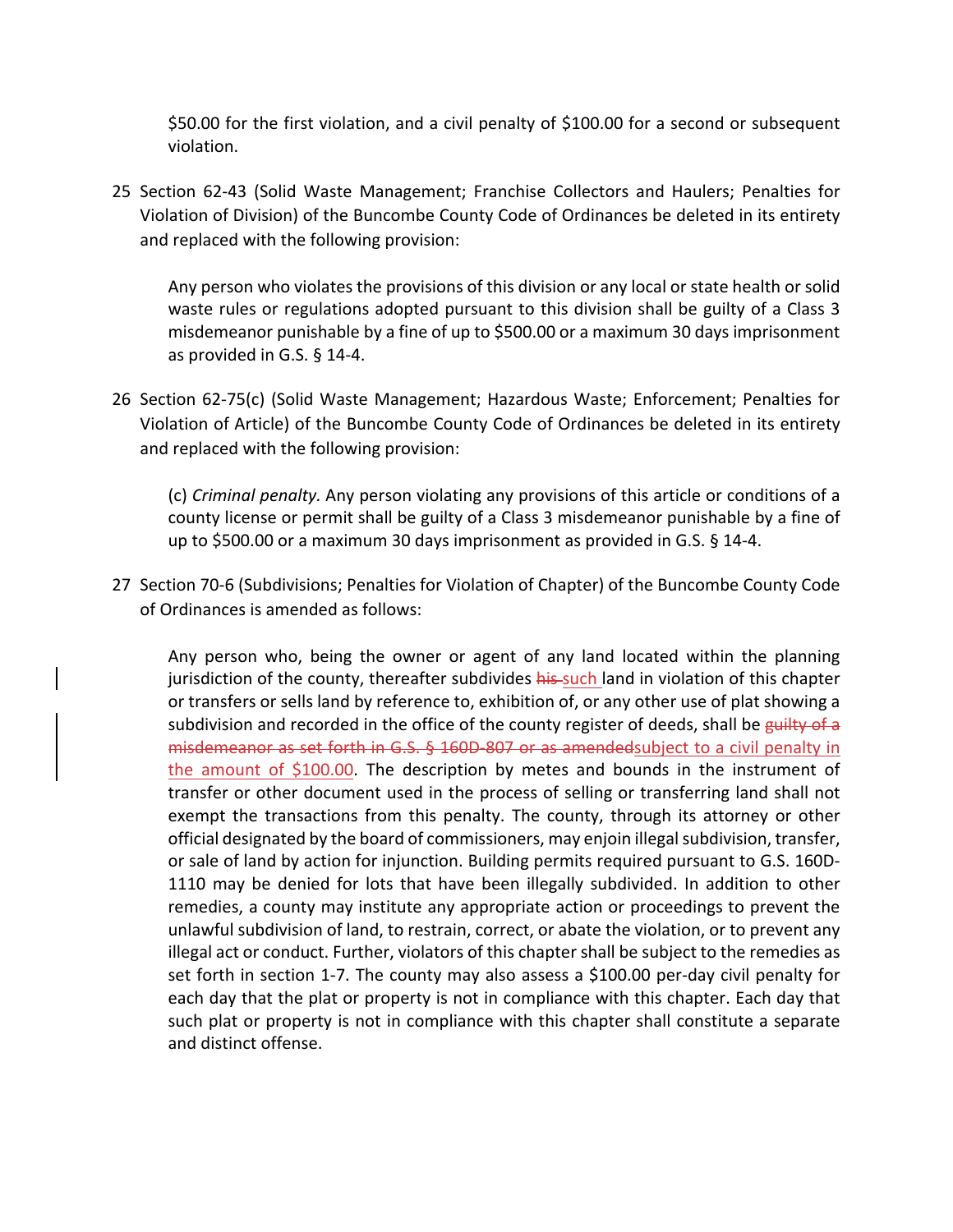Approval of an erosion control plan alone shall not constitute approval of a subdivision plan. Plan review fees shall be double the normal fee amount when land disturbing activity begins before preliminary approval of a subdivision is obtained from the county. Any land disturbing activity begun prior to preliminary approval of a subdivision shall be subject to a civil penalty of \$100.00 per day. Each day the violation continues shall be considered a separate offense.

28 Section 70‐68(i) (Subdivisions; Standards; Hillside Development Standards) of the Buncombe County Code of is amended as follows:

(i) *Enforcement.* Any person violating any provision of this section shall be subject to a civil penalty of not less than \$100.00 per day and not to exceed \$1,000.00 per day. Each day the violation continues shall constitute a separate violation. Violations shall be subject to the provisions of G.S. 14-4.

29 Section 78‐30 (Zoning; Watershed Protection) of the Buncombe County Code of Ordinances be deleted in its entirety and replaced with the following provision:

Any person violating any provisions of this article shall be guilty of a Class 3 misdemeanor punishable by a fine of up to \$500.00 or a maximum 30 days imprisonment as provided in G.S. § 14‐4. Each day that the violation continues shall constitute a separate offense.

30 Section 78‐65 (Zoning; Penalties for Transferring Lots in Unapproved Subdivisions) of the Buncombe County Code of Ordinances is amended as follows:

Any person who, being the owner or agent of the owner of any land located within the jurisdiction of the county, thereafter subdivides his land in violation of this article or transfers or sells land by reference to, exhibition of, or any other use of a plat showing a subdivision of the land before the plat has been properly approved under this article and recorded in the office of the register of deeds, shall be subject to a civil penalty in the amount of \$500.00 guilty of a misdemeanor. The description by metes and bounds in the instrument of transfer or other document used in the process of selling or transferring land shall not exempt the transaction from this penalty. The County of Buncombe may bring an action for injunction of any illegal subdivision, transfer, conveyance, or sale of land, and the court shall, upon appropriate findings, issue an injunction and order requiring the offending party to comply with this article.

31 If any section, subsection, sentence, clause, or phrase of this ordinance is, for any reason, held to be invalid, such decision shall not affect the validity of the remaining portions of this ordinance. The Board of Commissioners hereby declare that it would have passed this ordinance, and each section, subsection, sentence, clause, or phrase thereof irrespective of the fact that anyone or more sections, subsections, sentences, clauses, or phrases be declared invalid.